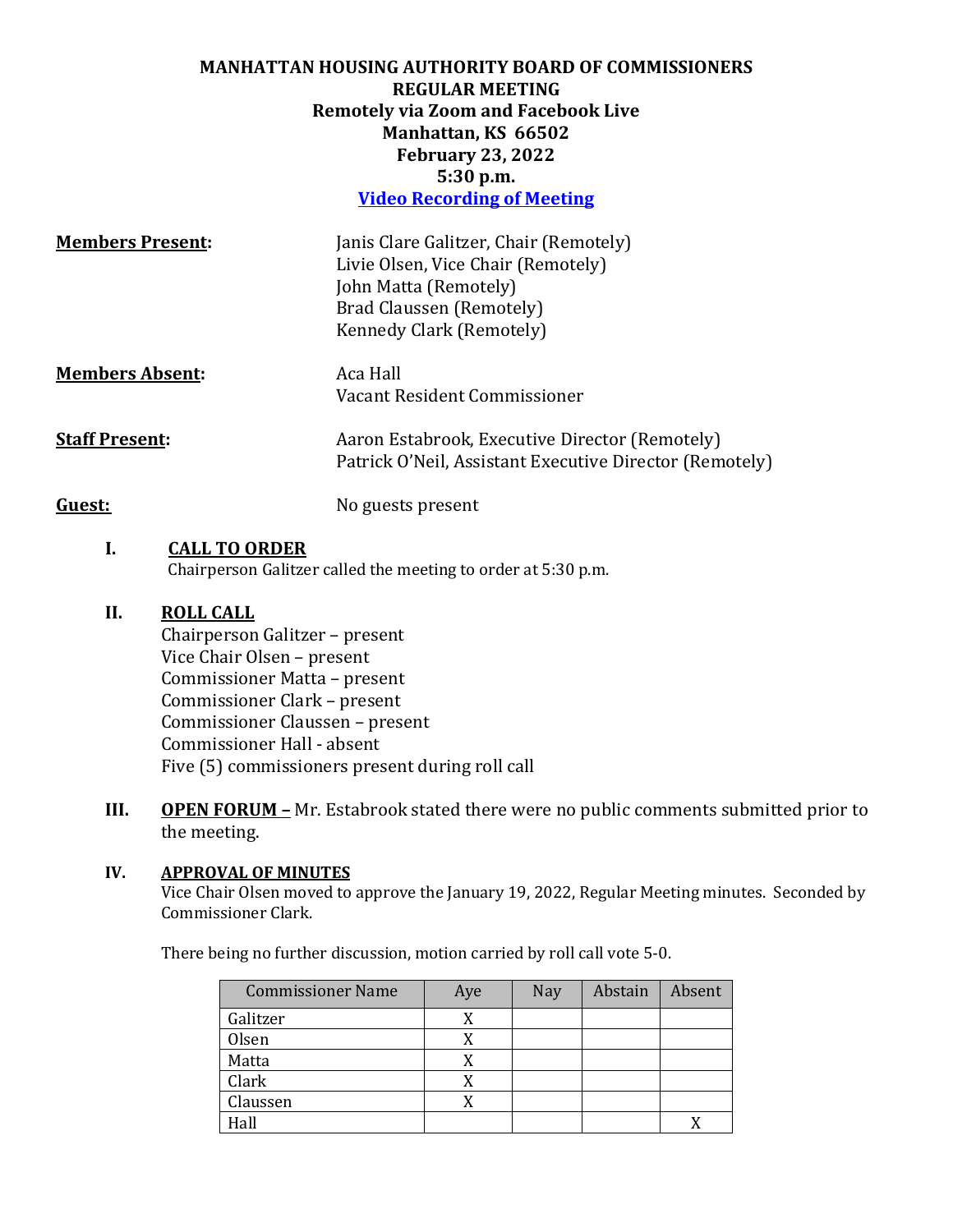### **V. EXECUTIVE SESSION**

Commissioner Claussen moved to recess into executive session for the purpose of discussing security matters related to new technology acquisition, and to reconvene in open meeting at 6:05 p.m. Vice Chair Olsen seconded. The Board reconvened in open meeting at 6:05 p.m. No action was taken following the executive session.

#### **VI. FINANCIAL REPORTS**

Vice Chair Olsen moved to approve the financial reports. Commissioner Clark seconded. Mr. Estabrook informed the Board that staff would be meeting with the fee accountant to discuss preparation time for financial reports. Discussion will include the schedule for providing reports to the Board.

As there were no financial reports received from the fee accountant as of the date of the meeting, no further action was taken.

| <b>Commissioner Name</b> | Aye | Nay | Abstain | Absent |
|--------------------------|-----|-----|---------|--------|
| Galitzer                 |     |     |         |        |
| Olsen                    |     |     |         |        |
| Matta                    |     |     |         |        |
| Clark                    |     |     |         |        |
| Claussen                 |     |     |         |        |
| Hall                     |     |     |         |        |

### **VII. EXECUTIVE DIRECTOR REPORT**

Mr. Estabrook explained the Executive Director report and answered questions from the Commissioners.

Mr. Estabrook explained the following items to the Commissioners:

- a. Staff changes/Promotions
	- i. Romeo Vega completed Housing Quality Standards training and passed certification exam. Mr. Vega will be promoted to Housing Specialist.
	- ii. Natalie Waldo, previously BHS Case Manager, has accepted the position of HCV Program Director, replacing Katherine Linder.
	- iii. Alyssa Boley has been promoted to Assistant Programs Manager, and will assist with Public Housing, HCV, and FHI Apartments LP.
- b. Occupancy Report update
- c. RFQ for Carlson Plaza project
- d. Outreach and Community Partners
- e. HUD Recovery Agreement Progress update
- f. Pandemic/COVID update
- g. SPARK grant applications submitted (total of \$12.7 million requested)
- h. 2022 Operating Subsidy estimated to be an increase of \$70,000.00
- i. KHRC has requested that MHA's BHS program assist with Afghan resettlement statewide